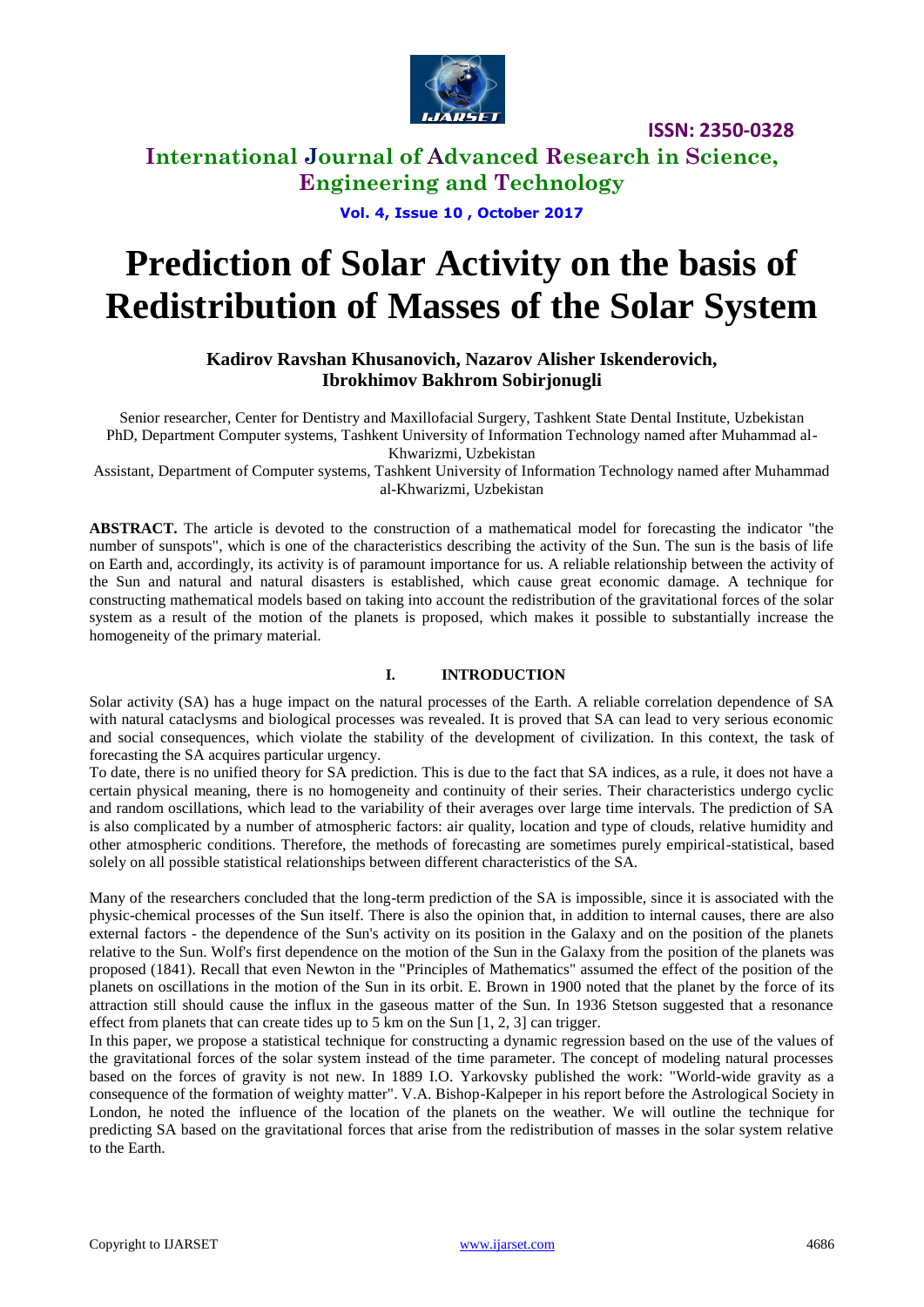

### **International Journal of Advanced Research in Science, Engineering and Technology**

#### **Vol. 4, Issue 10 , October 2017**

#### **II. FORMULATION OF THE PROBLEM**

According to the above, SA depends on atmospheric factors: air quality, location and type of clouds, relative humidity, etc., which in turn are determined by the nature of the underlying surface of the site, the geographical latitude and altitude of the location above sea level, features Terrain and vegetation cover, and the degree of air pollution. In this case, the rotation of the Earth around its axis and the rotation of the Earth around the Sun determine daily and annual variations of the SA.

All these factors can be conditionally divided into the following categories:

1. The Category **"Place of observation".** The intensity and nature of atmospheric phenomena depends on the specific

characteristics of the geographical point of observation *M* (*i*) .

2. The category of**"Time"**. SA changes during the day t.

3. The category of **"Date".** The SA depends on the time of the year Data.

4. The Category of **"Gravitational forces".** The SA depends on the mass distribution in the solar system relative to the observation point  $F(k)$ 

Thus, in order to obtain effective predictions on the dynamics of the SA, it is necessary to construct a regression equation in the form of:

$$
SA = f(M(i), t, Data, F(k)) \tag{1}
$$

In this case, the mathematical model of the SA forecast will depend on many factors, which in turn continuously vary in time and space. This leads to violations of the requirements of the method of least squares [4]. To increase the homogeneity of the initial data sample, the following procedures are proposed for solving the SA prediction problem.

**Factor "Place of observation":** Any geographical point is characterized by the following characteristics: geographical latitude and longitude, altitude above sea level, the nature of the underlying surface of the observation site, its remoteness from the sea coasts, the features of the terrain and vegetation cover, the presence of glaciers and snow cover, the degree of air pollution.

If from the initial statistical array of data to select observations fixed at a single geographic point, the resulting data array will be homogeneous with respect to the specific features of the observation site. In this case, we can assume that the observed changes in the values of SA are due to factors of other categories.

Thus, the factors of the category **"Place of observation**" from the category of variables pass into the category of constant values  $M(i) = const$  and the original model (2) is transformed to the form:

$$
SA = f(t, Data, F(k))
$$
 (2)

Using this procedure, we increase the homogeneity of the original data set by eliminating characteristics that describe the specific features of the observation site. At the same time, we implicitly agree with the fact that for each geographic point our prognostic SA model will be built.

**Factor "Time of day" and "Time of the year":** As it is known, in mathematics the unit of time is equivalent, and minutes are added in hours, hours - in days, days - in weeks, months, years. Here the transition of the "Time" parameter to the "Date" parameter is noted. From an astronomical point of view, Time and Date are clearly separated (Figure 1.1).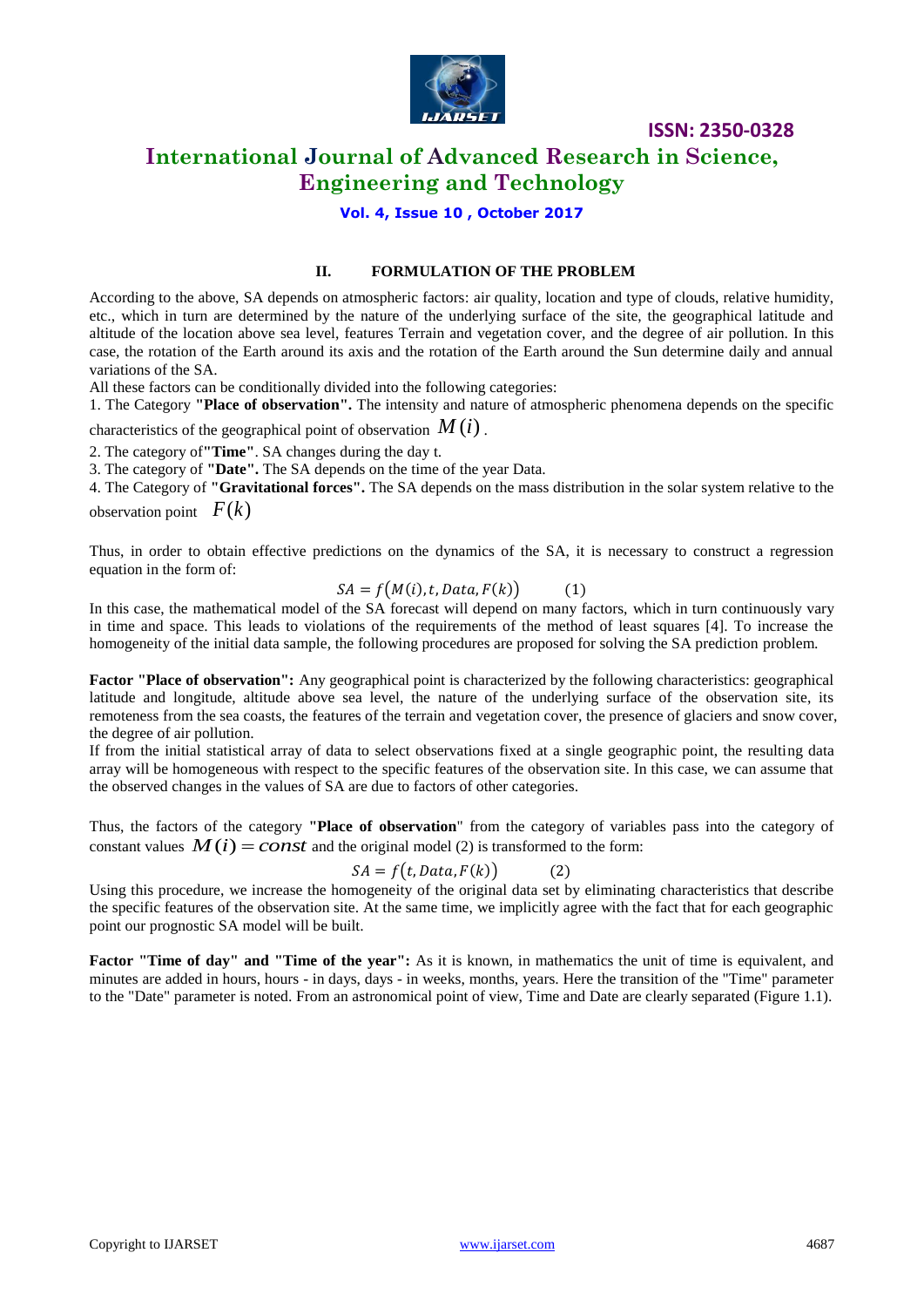

# **International Journal of Advanced Research in Science, Engineering and Technology**

**Vol. 4, Issue 10 , October 2017**



**Fig.1.1. Movement of the Earth around the Sun.**

The time of day t is determined by the rotation of the Earth Oaround its axis  $\omega$ , and Data - by the coordinates  $(x, y)$  of the location of the center of the Earth  $\theta$  in its orbit  $L$  with respect to the Sun. In this case seasonality is described by the angle of inclination of the axis of rotation of the Earth to the ecliptic  $\gamma$ . The problem is complicated by the fact that the parameters  $\omega$ ,  $\gamma$  and  $\theta$  (x,  $\gamma$ ) vary continuously and simultaneously. This leads to a change in the angle of incidence of the sun's rays  $\alpha$  and the change in the distance of the geographical point A relative to the center of the sun S.

Let the position of the Earth relative to the Sun, shown in Table 1.1 corresponds to January 1, 1952. One year corresponds to one revolution of the Earth in its orbit relative to the Sun. Hence it follows that this particular position of the Earth in relation to the Sun it will be celebrated every year on January 1. We will create an array of data corresponding to this position by years for a specific geographic point (Table 1.1):

|       | Table 1.1: The values of SA, recorded at the Pulkovo Observatory on January 1. |           |       |  |  |  |  |  |  |  |
|-------|--------------------------------------------------------------------------------|-----------|-------|--|--|--|--|--|--|--|
| $N_2$ | <b>SA</b>                                                                      | Days      | Years |  |  |  |  |  |  |  |
|       | 56                                                                             | 1 January | 1952  |  |  |  |  |  |  |  |
| 2     | 18                                                                             | 1 January | 1953  |  |  |  |  |  |  |  |
| 3     |                                                                                | 1 January | 1954  |  |  |  |  |  |  |  |
|       |                                                                                |           |       |  |  |  |  |  |  |  |
|       |                                                                                |           |       |  |  |  |  |  |  |  |
| k     | 22                                                                             | 1 January | 1987  |  |  |  |  |  |  |  |

The peculiarity of this data set is that the Earth is in the same position with respect to the Sun. This means that such factors as the rotation of the Earth around its axis  $\omega$ , the coordinates of the Earth in orbit relative to the Sun O (x, y) are constant. In this case, the parameter "Year" is a parameter - a counter that describes the number of revolutions that the Earth made around the Sun from the moment taken as the initial one. In our case for the original data table 1 this means that the parameters  $t =$  constant, Data = constant and consequently, the original model (2) is transformed to the form (3):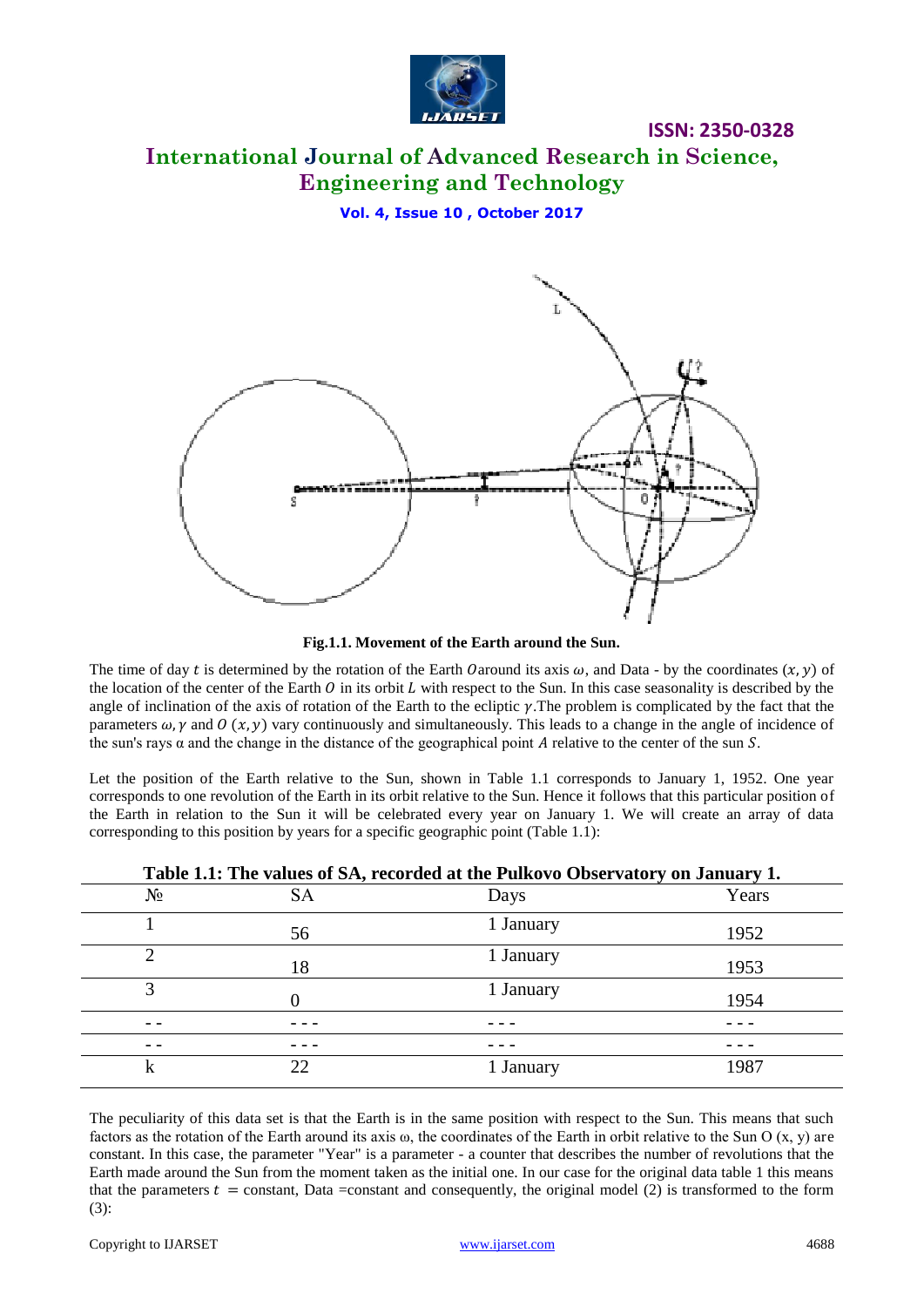

### **ISSN: 2350-0328 International Journal of Advanced Research in Science, Engineering and Technology**

#### **Vol. 4, Issue 10 , October 2017**

$$
SA = f(F(k)) \qquad (3)
$$

Thus, we can state that the use of procedure 2 allows the parameters of the categories "Time", "Date" to be translated into the category of constants and, accordingly, the problem reduces to determining the dynamics of the SA based on the gravitational forces of the solar system.

The proposed procedure makes it possible to increase the homogeneity of the initial sample of data, but at the same time forces us to make the construction of the SA predictive model for each day of the year separately.

**Factor "Gravitational forces"** In the previous stages, the influence of the parameters of the factors "place of observation", "time of day" and "time of year" were reduced to a constant level by means of procedures, which allowed the original problem (1) to be transformed to the form (3).

It is known that the tide-generating potential is the result of a cumulative effect of waves of different lengths [5].

#### **Long-period (zonal) wave.**

Vertical  $\overline{\phantom{a}}$ L ٦  $\vert \cdot$ L Γ  $\overline{\phantom{a}}$ J Г  $\parallel$ Y ſ ∥ الر )  $\overline{\phantom{a}}$ L ſ  $F_w^d = D(c/r)^3 \left[ 3 \left( \sin^2 \phi - 1/3 \right) \left( \sin^2 \delta - 1/3 \right) \right]$ 

Meridian  $)^{3}[-2\cos 2\phi\sin 2\delta\cos H]$  $F_m^s = D(c/r)^3 \left[ -2\cos 2\phi \sin 2\delta \cos H \right]$ Parallel  $\frac{d}{dt} = 0$ *p F*

#### **Semi-daily (sectorial) wave**

Vertical  $F_W^P = D(c/r)^3 \left[\cos^2 \phi \cos^2 \delta \cos 2H\right]$  $\left[\cos^2\phi\cos^2\delta\cos 2H\right]$  $)^{3}$  $\frac{p}{\sqrt{p}} = D(c/r)^{3} [\cos^{2} \phi \cos^{2} \delta \cos 2H]$  $F_W^P = D(c/r)^3 \left[\cos^2 \phi \cos^2 \delta \cos 2r\right]$ Meridian  $F_m^P = D(c/r)^3 \sin 2\phi \cos^2 \delta \cos 2H$  $\left[\sin 2\phi\cos^2\delta\cos 2H\right]$  $)^{3}$  $\frac{p}{m} = D(c/r)^{3} \sin 2\phi \cos^{2} \delta \cos 2\phi$  $F_m^P = D(c/r)^3 \sin 2\phi \cos^2 \delta \cos 2\phi$ Parallel  $\rfloor$  $\left[2\cos\phi\cos^2\delta\sin 2H\right]$  $\frac{p}{p}$  =  $D(c/r)^{3}$   $\left[2\cos\phi\cos^{2}\delta\sin 2H\right]$  $F_p^P = D(c/r)^3 [2\cos\phi\cos^2\delta\sin 2\theta]$ 

#### **Full (sectorial) wave**

Vertical  $\left[\cos^2\phi\cos^2\delta\cos 2H\right]$  $)^{3}$  $\frac{p}{\sqrt{p}} = D(c/r)^{3} [\cos^{2} \phi \cos^{2} \delta \cos 2H]$  $F_W^P = D(c/r)^3 \left[\cos^2 \phi \cos^2 \delta \cos 2\right]$ Meridian  $F_m^P = D(c/r)^3 \sin 2\phi \cos^2 \delta \cos 2H$  $\left[\sin 2\phi\cos^2\delta\cos 2H\right]$  $)^{3}$  $\frac{p}{m} = D(c/r)^{3} \sin 2\phi \cos^{2} \delta \cos 2H$  $F_m^P = D(c/r)^3 \sin 2\phi \cos^2 \delta \cos 2\phi$ Parallel  $\left[2\cos\phi\cos^2\delta\sin 2H\right]$  $\frac{p}{p}$  =  $D(c/r)^{3}$   $\left[2\cos\phi\cos^{2}\delta\sin 2H\right]$  $F_p^P = D(c/r)^3 [2\cos\phi\cos^2\delta\sin 2\theta]$ 

 $F_B^A$  - Superscript A means the type of wave; *d* – Long-period; s- Daily; p– Semidiurnal; And the subscript *B* denotes the projection of  $w -$  to the vertical;

M - on the meridian; P - to the parallel.

 $D' = 0,46051D$  Dudson constant for the Sun

 $D = 26277$  sm<sup>2</sup>/sec<sup>2</sup>Dudson constant for the Sun

 $\rfloor$ 

 $\rfloor$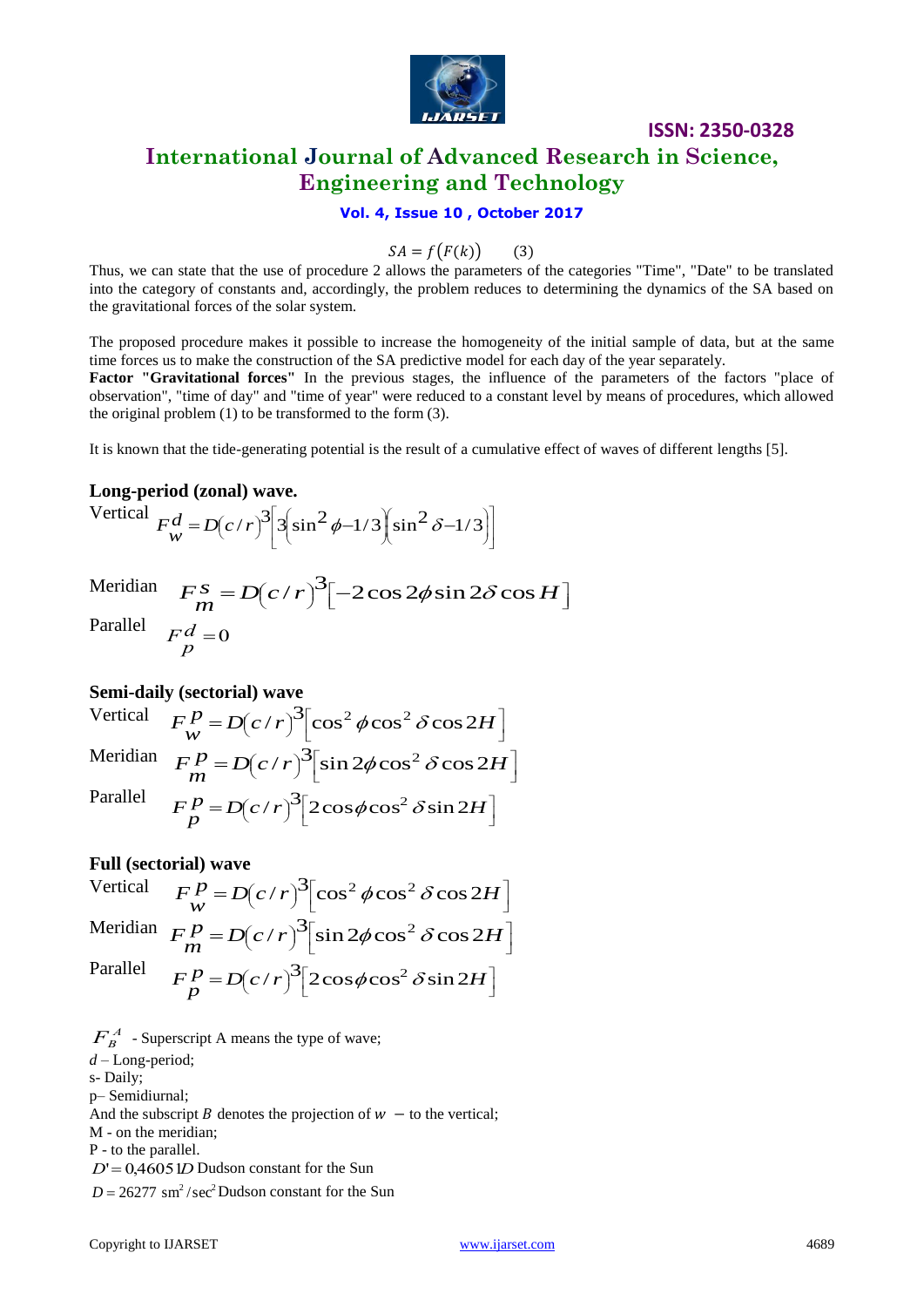

# **International Journal of Advanced Research in Science, Engineering and Technology**

**ISSN: 2350-0328**

#### **Vol. 4, Issue 10 , October 2017**

The calculation of the Dudson constant for planets is made by the formula:  $2/1a^3$  $D = 3mg_1a_1^2(a_1 + r_0)^2/4c$ Here,  $g_1 = 982,04 \text{ sm/sec}^2$  acceleration of the gravity.  $a_1 = 6378160$  m - Average radius of the earth.  $r_0$  - Elevation above sea level.  $c = 60,27a_1$  $m = m_{ob} / m_z$  - The ratio of the mass of the object to the mass of the earth. For the Mercury,  $\dot{m} = 0.005$ ; For the Venus,  $m = 0.816$ ; For the Mars,  $m = 0.107$ ; For the Jupiter, m =318; For the Saturn  $m = 95,1$ ; For the Uranus  $m = 14,6$ ; For the Neptune  $m = 17,2$ ;  $c/r$  – Radius - Vector

The Earth – The Sun  $c / r = 1 + 0.0167301 \cos(h - p_s) + 0.000281 \sin 2(h - p_s) + 0.000005 \sin 3(h - p_s)$ 

The Earth - Celestial object (The Moon, Mercury, Venus, Mars, Jupiter, Saturn, Uranus, Neptune)  $c/r = 1+0.055\cos(s-p) + 0.010\cos(s-2h+p) + 0.008\cos(2s-2h) + 0.003\cos(2s-2p)$  $\phi$  - The geographical latitude of the observation site on Earth declination of the Sun

 $\sin \delta = 0.406 \sin \alpha + 0.003 \sin 3\alpha$ where the ascent for the sun  $\alpha = h - 0.0435 \sin 2h$ 

Declination of the Celestial object  $\sin \delta = 0,406 \sin \alpha + 0,008 \sin 3\alpha + 0,090 \sin(\alpha - N) + 0,006 \sin(3\alpha - N)$ where the ascent to the Celestial object  $\alpha = s - 0.043 \sin 2s + 0.019 \sin N - 0.019 \sin(2s - N)$  $H = a\tau + bs + ch + dp + eN' + fp$ .

Determines the form of the function from the tables where,

h – The average longitude of the Sun.

 $h = 279,69668$ <sup>0</sup> + 36000,76892<sup>0</sup> \*  $T$  + 0,00030<sup>0</sup> \*  $T$ <sup>2</sup>

s - The average length of the Celestial object.

For the Moon  $s = 270,43659$  <sup>0</sup> + 481267 ,89057 <sup>0</sup> \*  $T$  + 0,00198 <sup>0</sup> \*  $T$ <sup>2</sup> + 0,000002 <sup>0</sup> \*  $T$ <sup>3</sup> For the Mercury  $s = 908103, 26^{\circ} + 538106660, 097^{\circ} * T + 1,0943^{\circ} * T^2 + 0,0001^{\circ} * T^3$ For the Venus  $s = 655127$ ,  $283^{\circ} + 210669166$ ,  $909^{\circ} * T + 1,1182^{\circ} * T^2 + 0,0001^{\circ} * T^3$ For the Mars  $s = 1279559,789^{\circ} + 68910107,309^{\circ} * T + 1,1195^{\circ} * T^2 + 0,0001^{\circ} * T^3$ For the Jupiter  $s = 123665$ ,  $342^{\circ} + 10930690$ ,  $04^{\circ} * T + 0,8055^{\circ} * T^2 + 0,0159^{\circ} * T^3$ For the Saturn  $s = 180278$ ,  $897^{\circ} + 4404639$ ,  $651^{\circ} * T + 1,8703^{\circ} * T^2$ For the Uranus  $s = 1130598$ ,  $018^{\circ} + 1547510$ ,  $602^{\circ} * T + 1,0956^{\circ} * T^2 + 0,0001^{\circ} * T^3$ For the Neptune  $s = 1095655, 196^{\circ} + 791579, 913^{\circ} * T + 1,1133^{\circ} * T^2 + 0,0001^{\circ} * T^3$ *ps* - Longitude of the perigee of the sun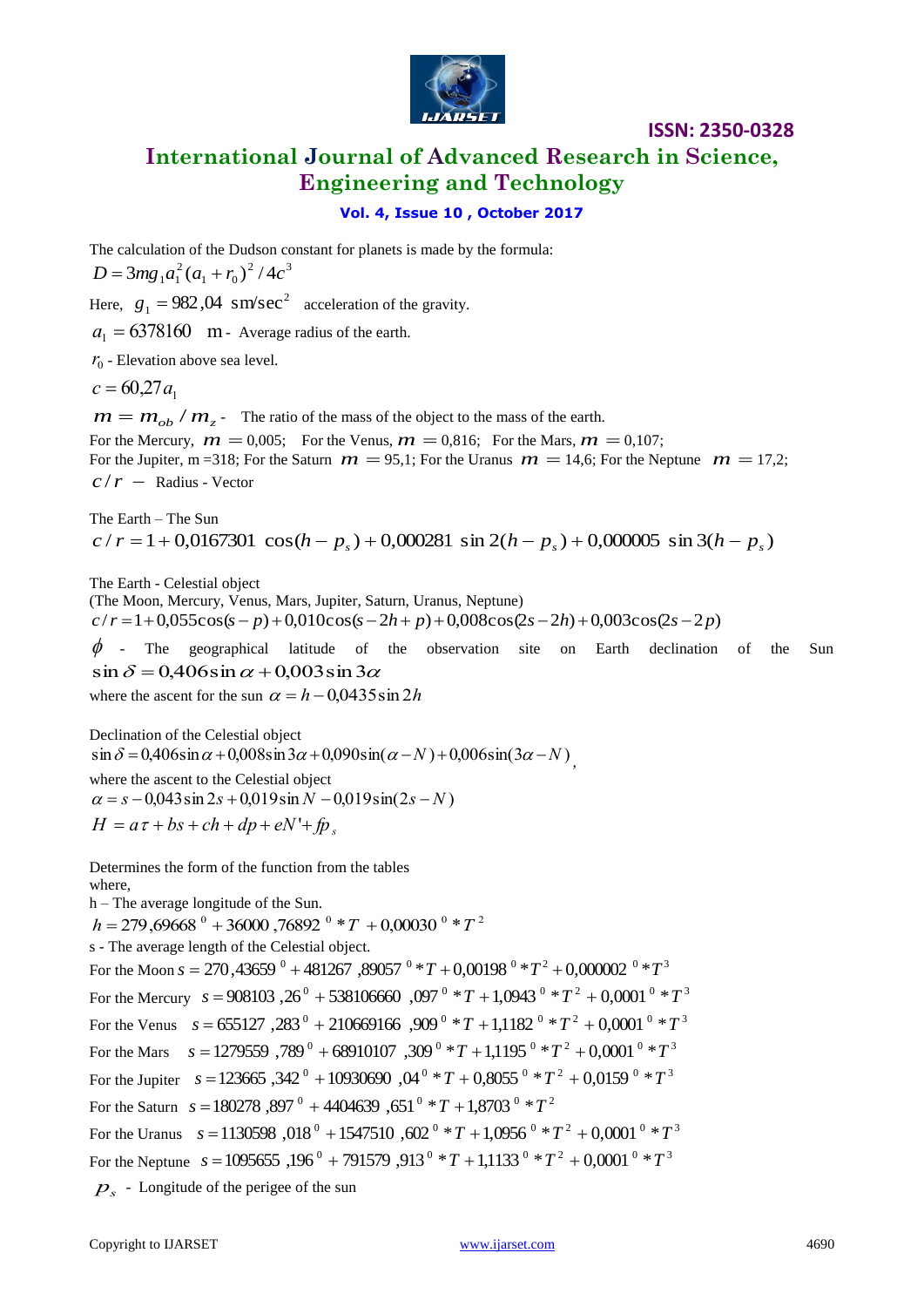

# **International Journal of Advanced Research in Science, Engineering and Technology**

#### **Vol. 4, Issue 10 , October 2017**

 $p_s = 281,22083$ <sup>0</sup> + 1,71902<sup>0</sup> \*  $T$  + 0,00045<sup>0</sup> \*  $T$ <sup>2</sup> + 0,000003<sup>\*</sup> $T$ <sup>3</sup> *p*- Longitude of the perigee of the Celestial object. For the Moon  $p = 334,32956^{\circ} + 4069,03403^{\circ} * T - 0,01032^{\circ} * T^2 - 0,00001 * T^3$ For the Mercury  $p = 278842,029^{\circ} + 5603,318^{\circ} * T + 1,0652^{\circ} * T^2 + 0,0002 * T^3$ For the Venus  $p = 473629,346^{\circ} + 5047,994^{\circ} * T - 3,8618^{\circ} * T^2 - 0,0189^{\circ} * T^3$ For the Mars  $p = 1209816$ ,  $842^{\circ} + 6627$ ,  $759^{\circ} * T + 0,4864^{\circ} * T^2 + 0,001 * T^3$ For the Jupiter  $p = 51592,713^{\circ} + 5805,497^{\circ} * T + 3,7132^{\circ} * T^2 - 0,0159 * T^3$ For the Saturn  $p = 335004$  ,  $434^{\circ} + 7069$  ,  $538^{\circ} * T + 3,015^{\circ} * T^2 + 0,0181 * T^3$ For the Uranus  $p = 622818$ ,  $573^{\circ} + 5350$ ,  $965^{\circ} * T + 0,7722^{\circ} * T^2 + 0,0015 * T^3$ For the Neptune  $p = 1095655, 196^{\circ} + 791579, 913^{\circ} * T + 1,1133^{\circ} * T^2 + 0,0001 * T^3$ 

 $N = -N'$ - Longitude of the ascending node of the Celestial object For the Moon(  $N = -N'$  )  $N = 259,18328$  <sup>0</sup>  $- 1934,14201$  <sup>0</sup>  $*$   $T + 0,00208$  <sup>0</sup>  $*$   $T$  <sup>2</sup>  $+ 0,000002$   $*$   $T$  <sup>3</sup> For the Mercury  $N = 173991$  ,  $215^{\circ} + 4270$  ,  $279^{\circ} * T + 0,6332^{\circ} * T^2 + 0,0008 * T^3$ For the Venus  $N = 276047$ ,  $713^{\circ} + 3244$ ,  $033^{\circ} * T + 1,4639^{\circ} * T^2 - 0,0003 * T^3$ For the Mars  $N = 178409$ ,  $136^{\circ} + 2779$ ,  $544^{\circ} * T + 0,0578^{\circ} * T^2 + 0,0082 * T^3$ For the Jupiter  $N = 361671,986^{\circ} + 3675,433^{\circ} * T + 1,4440^{\circ} * T^2 + 0,0021 * T^3$ For the Saturn  $N = 409195$ ,  $885^\circ + 3157$ ,  $539^\circ * T - 0,4347^\circ * T^2 - 0,0084 * T^3$ For the Uranus  $N = 266421,41^0 + 1876,056^0 * T + 4,8236^0 * T^2 + 0,0666 * T^3$ For the Neptune  $N = 474422$ ,  $605^{\circ} + 3967$ ,  $929^{\circ} * T + 0,9359^{\circ} * T^2 - 0,0022 * T^3$  $\tau$  - indicates the type of wave  $\tau = 360^\circ * T - (s - h) + 180^\circ$ 

*T* - The time expressed in the Julian centuries (the first Julian year corresponds to 4713 BC)  $T = (T_j - T_{j0}) / 36525$ 

*T j* - The number of days that passed from 1 Julian year to the year of the study.

*T*<sub>j0</sub> - The number of days that passed from the first Julian year to the 1st Julian January 1899.

The parameter H determines the form of the function. It is possible to produce a complete and purely harmonic expansion of this function in spherical harmonics.

This decomposition was first produced by A.T. Dudson in 1921. Dudson's decomposition contains 386 waves. In 1971, D. K. Cartwright published a more complete expansion of the potential, containing 550 waves. Each of the 550 waves can be viewed in the projections on the parallel, meridian and vertical in their kinematic characteristics displacement, velocity and acceleration. In total, 44,550 characteristics can be included in the review (7 planets, the Moon, the Sun \* 3 projections \* 3 kinematic characteristics \* 550 waves).The regression models were constructed on the basis of only those characteristics of the tide-generating potential, which have a reliable correlation with the values of Wolf numbers  $(p \lt 0.05)$ . In our case, from the kinematic characteristics only displacement (14850 characteristics) was included in the analysis. To exclude the violation of assumptions about the rank of the method of least squares, gravitational waves were combined into 6 groups depending on the project (mer, par, wer) and the character of the correlation relation ( $r > 0$ ,  $r$  <0): S1 (mer, r +), S2 (mer, r -), S3 (par, r +), S4 (par, r -), S5 (ver, r +), S6 (ver, r -) with parameter SA.

Predictive SA rules were constructed in the form of a simple regression from each of these sums. The final result was taken as the arithmetic average of the values of simple regressions. As the initial data array, the values of Wolf numbers